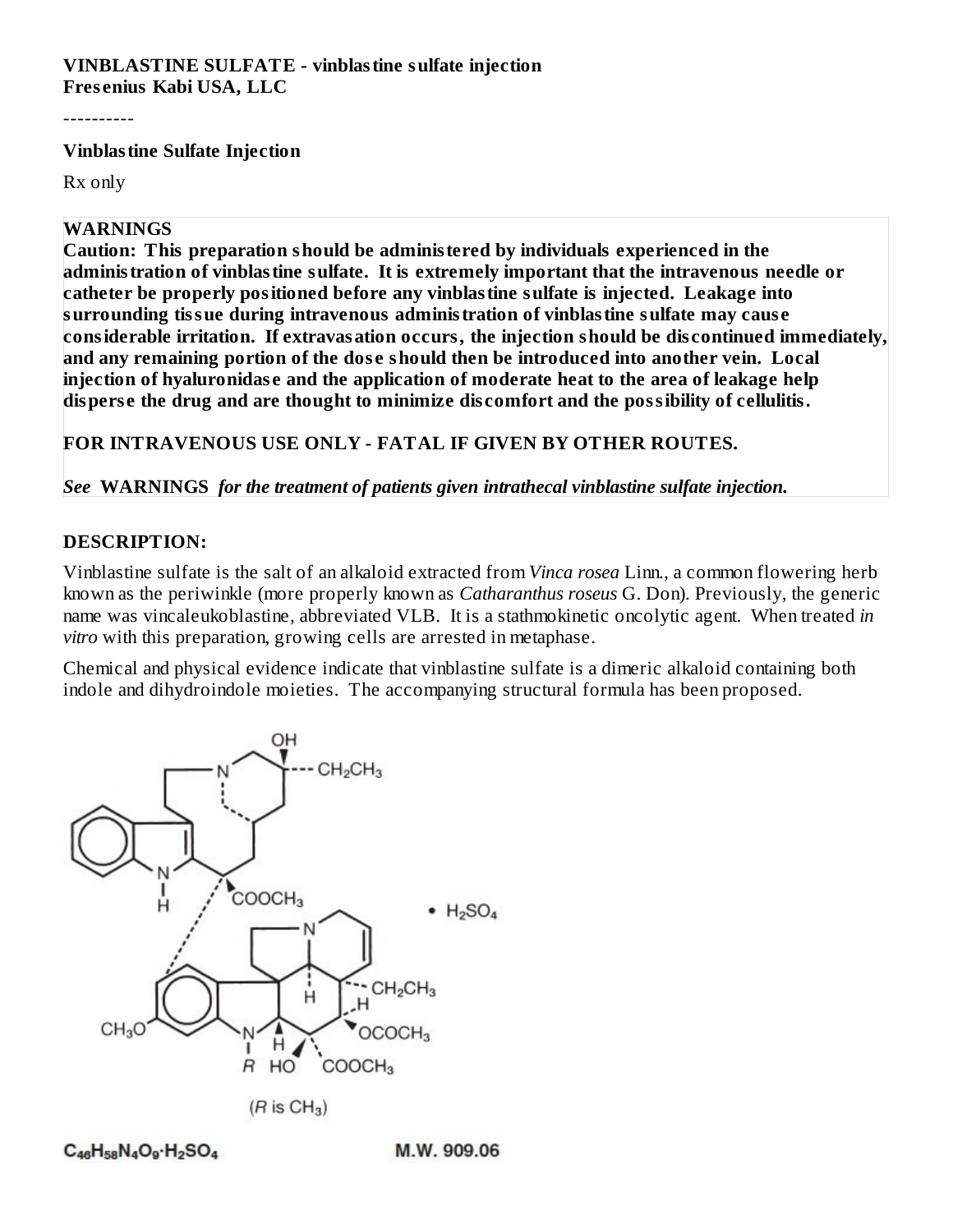Each mL contains: Vinblastine sulfate 1 mg; sodium chloride 9 mg; benzyl alcohol 0.9% (v/v) as a preservative; water for injection, q.s. (pH 3.5 to 5.0).

# **CLINICAL PHARMACOLOGY:**

Experimental data indicate that the action of vinblastine sulfate is different from that of other recognized antineoplastic agents. Tissue-culture studies suggest an interference with metabolic pathways of amino acids leading from glutamic acid to the citric acid cycle and to urea. *In vivo* experiments tend to confirm the *in vitro* results. A number of studies *in vitro* and *in vivo* have demonstrated that vinblastine sulfate produces a stathmokinetic effect and various atypical mitotic figures. The therapeutic responses, however, are not fully explained by the cytologic changes, since these changes are sometimes observed clinically and experimentally in the absence of any oncolytic effects.

Reversal of the antitumor effect of vinblastine sulfate by glutamic acid or tryptophan has been observed. In addition, glutamic acid and aspartic acid have protected mice from lethal doses of vinblastine sulfate. Aspartic acid was relatively ineffective in reversing the antitumor effect.

Other studies indicate that vinblastine sulfate has an effect on cell-energy production required for mitosis and interferes with nucleic acid synthesis. The mechanism of action of vinblastine has been related to the inhibition of microtubule formation in the mitotic spindle, resulting in an arrest of dividing cells at the metaphase stage.

Pharmacokinetic studies in patients with cancer have shown a triphasic serum decay pattern following rapid intravenous injection. The initial, middle and terminal half-lives are 3.7 minutes, 1.6 hours and 24.8 hours, respectively. The volume of the central compartment is 70% of body weight, probably reflecting very rapid tissue binding to formed elements of the blood. Extensive reversible tissue binding occurs. Low body stores are present at 48 and 72 hours after injection. Since the major route of excretion may be through the biliary system, toxicity from this drug may be increased when there is hepatic excretory insufficiency. The metabolism of vinca alkaloids has been shown to be mediated by hepatic cytochrome P450 isoenzymes in the CYP 3A subfamily. This metabolic pathway may be impaired in patients with hepatic dysfunction or who are taking concomitant potent inhibitors of these isoenzymes such as erythromycin. Enhanced toxicity has been reported in patients receiving concomitant erythromycin (see **PRECAUTIONS**). Following injection of tritiated vinblastine in the human cancer patient, 10% of the radioactivity was found in the feces and 14% in the urine; the remaining activity was not accounted for. Similar studies in dogs demonstrated that, over nine days, 30 to 36% of radioactivity was found in the bile and 12 to 17% in the urine. A similar study in the rat demonstrated that the highest concentrations of radioactivity were found in the lung, liver, spleen and kidney two hours after injection.

# *Hematologic Effects*

Clinically, leukopenia is an expected effect of vinblastine sulfate, and the level of the leukocyte count is an important guide to therapy with this drug. In general, the larger the dose employed, the more profound and longer lasting the leukopenia will be. The fact that the white blood cell count returns to normal levels after drug-induced leukopenia is an indication that the white cell-producing mechanism is not permanently depressed. Usually, the white count has completely returned to normal after the virtual disappearance of white cells from the peripheral blood.

Following therapy with vinblastine sulfate, the nadir in white blood cell count may be expected to occur five to ten days after the last day of drug administration. Recovery of the white blood count is fairly rapid thereafter and is usually complete within another 7 to 14 days. With the smaller doses employed for maintenance therapy, leukopenia may not be a problem.

Although the thrombocyte count ordinarily is not significantly lowered by therapy with vinblastine sulfate, patients whose bone marrow has been recently impaired by prior therapy with radiation or with other oncolytic drugs may show thrombocytopenia (less than 200,000 platelets/mm<sup>3</sup>). When other chemotherapy or radiation has not been employed previously, thrombocyte reduction below the level of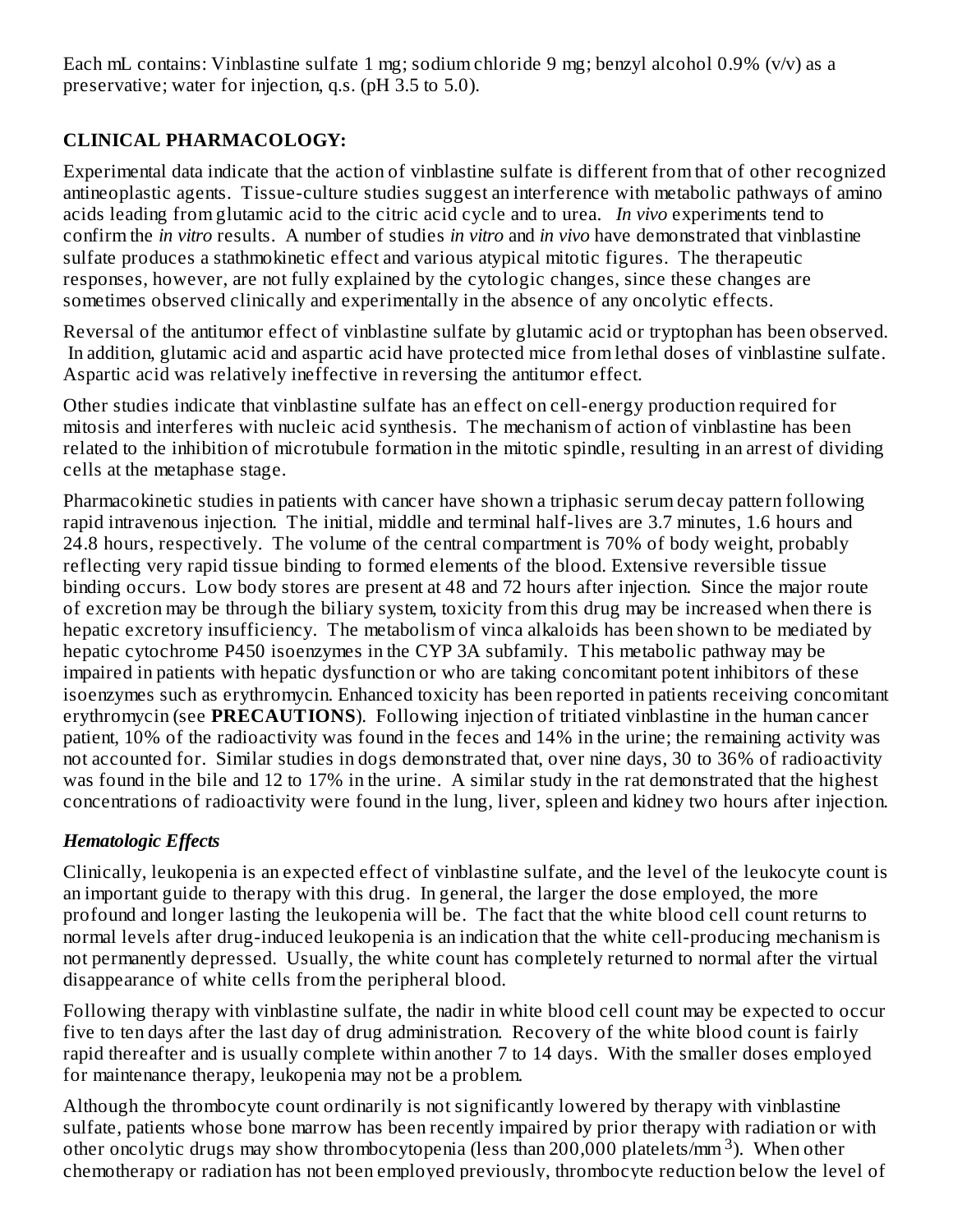200,000/mm  $^3$  is rarely encountered, even when vinblastine sulfate may be causing significant leukopenia. Rapid recovery from thrombocytopenia within a few days is the rule.

The effect of vinblastine sulfate upon the red cell count and hemoglobin is usually insignificant when other therapy does not complicate the picture. It should be remembered, however, that patients with malignant disease may exhibit anemia even in the absence of any therapy.

# **INDICATIONS AND USAGE:**

Vinblastine Sulfate Injection is indicated in the palliative treatment of the following:

I. *Frequently Responsive Malignancies*

- Generalized Hodgkin's disease (Stages III and IV, Ann Arbor modification of Rye staging system)
- Lymphocytic lymphoma (nodular and diffuse, poorly and well differentiated)
- Histiocytic lymphoma
- Mycosis fungoides (advanced stages)
- Advanced carcinoma of the testis
- Kaposi's sarcoma
- Letterer-Siwe disease (histiocytosis X)

II. *Less Frequently Responsive Malignancies*

- Choriocarcinoma resistant to other chemotherapeutic agents
- Carcinoma of the breast, unresponsive to appropriate endocrine surgery and hormonal therapy

Current principles of chemotherapy for many types of cancer include the concurrent administration of several antineoplastic agents. For enhanced therapeutic effect without additive toxicity, agents with different dose-limiting clinical toxicities and different mechanisms of action are generally selected. Therefore, although vinblastine sulfate is effective as a single agent in the aforementioned indications, it is usually administered in combination with other antineoplastic drugs. Such combination therapy produces a greater percentage of response than does a single-agent regimen. These principles have been applied, for example, in the chemotherapy of Hodgkin's disease.

# *Hodgkin's Disease*

Vinblastine sulfate has been shown to be one of the most effective single agents for the treatment of Hodgkin's disease. Advanced Hodgkin's disease has also been successfully treated with several multiple-drug regimens that included vinblastine sulfate. Patients who had relapses after treatment with the MOPP program— mechlorethamine hydrochloride (nitrogen mustard), vincristine sulfate, prednisone and procarbazine—have likewise responded to combination-drug therapy that included vinblastine sulfate. A protocol using cyclophosphamide in place of nitrogen mustard and vinblastine sulfate instead of vincristine sulfate is an alternative therapy for previously untreated patients with advanced Hodgkin's disease.

Advanced testicular germinal-cell cancers (embryonal carcinoma, teratocarcinoma and choriocarcinoma) are sensitive to vinblastine sulfate alone, but better clinical results are achieved when vinblastine sulfate is administered concomitantly with other antineoplastic agents. The effect of bleomycin is significantly enhanced if vinblastine sulfate is administered six to eight hours prior to the administration of bleomycin; this schedule permits more cells to be arrested during metaphase, the stage of the cell cycle in which bleomycin is active.

# **CONTRAINDICATIONS:**

Vinblastine sulfate is contraindicated in patients who have significant granulocytopenia unless this is a result of the disease being treated. It should not be used in the presence of bacterial infections. Such infections must be brought under control prior to the initiation of therapy with vinblastine sulfate.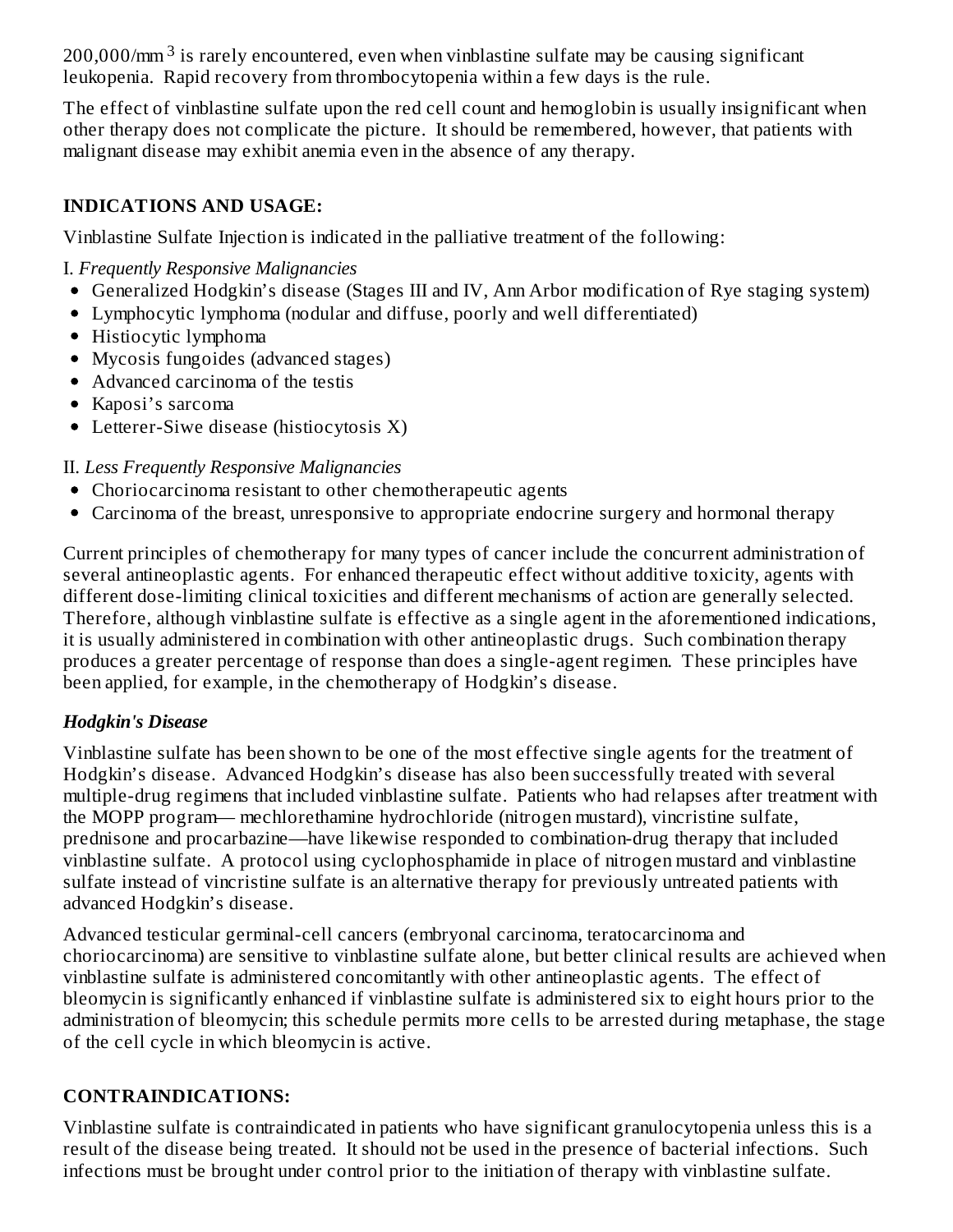#### **WARNINGS:**

*This preparation is for intravenous use only. It should be administered by individuals experienced in the administration of vinblastine sulfate. The intrathecal administration of vinblastine sulfate usually results in death. Syringes containing this product should be labeled, using the auxiliary sticker provided, to state ''FOR INTRAVENOUS USE ONLY – FATAL IF GIVEN BY OTHER ROUTES. ''*

Extemporaneously prepared syringes containing this product must be packaged in an overwrap which is labeled ''DO NOT REMOVE COVERING UNTIL MOMENT OF INJECTION. FOR INTRAVENOUS USE ONLY – FATAL IF GIVEN BY OTHER ROUTES.''

After inadvertent intrathecal administration of vinca alkaloids, immediate neurosurgical intervention is required in order to prevent ascending paralysis leading to death. In a very small number of patients, life-threatening paralysis and subsequent death was averted but resulted in devastating neurological sequelae, with limited recovery afterwards.

There are no published cases of survival following intrathecal administration of vinblastine sulfate to base treatment on. However, based on the published management of survival cases involving the related vinca alkaloid vincristine sulfate  $1-3$ , if vinblastine sulfate is mistakenly given by the intrathecal route, the following treatment should be initiated **immediately after the injection**:

- 1. Removal of as much CSF as is safely possible through the lumbar access.
- 2. Insertion of an epidural catheter into the subarachnoid space via the intervertebral space above initial lumbar access and CSF irrigation with lactated Ringer's solution. Fresh frozen plasma should be requested and, when available, 25 mL should be added to every 1 liter of lactated Ringer's solution.
- 3. Insertion of an intraventricular drain or catheter by a neurosurgeon and continuation of CSF irrigation with fluid removal through the lumbar access connected to a closed drainage system. Lactated Ringer's solution should be given by continuous infusion at 150 mL/hour, or at a rate of 75 mL/hour when fresh frozen plasma has been added as above.

The rate of infusion should be adjusted to maintain a spinal fluid protein level of 150 mg/dL.

The following measures have also been used in addition but may not be essential:

Glutamic acid, 10 grams, has been given intravenously over 24 hours, followed by 500 mg three times daily by mouth for 1 month. Folinic acid has been administered intravenously as a 100 mg bolus and then infused at a rate of 25 mg/hour for 24 hours, then bolus doses of 25 mg every 6 hours for 1 week. Pyridoxine has been given at a dose of 50 mg every 8 hours by intravenous infusion over 30 minutes. Their roles in the reduction of neurotoxicity are unclear.

#### *Pregnancy Category D*

Caution is necessary with the administration of all oncolytic drugs during pregnancy. Information on the use of vinblastine sulfate during human pregnancy is very limited. Animal studies with vinblastine sulfate suggest that teratogenic effects may occur. Vinblastine sulfate can cause fetal harm when administered to a pregnant woman. Laboratory animals given this drug early in pregnancy suffer resorption of the conceptus; surviving fetuses demonstrate gross deformities. There are no adequate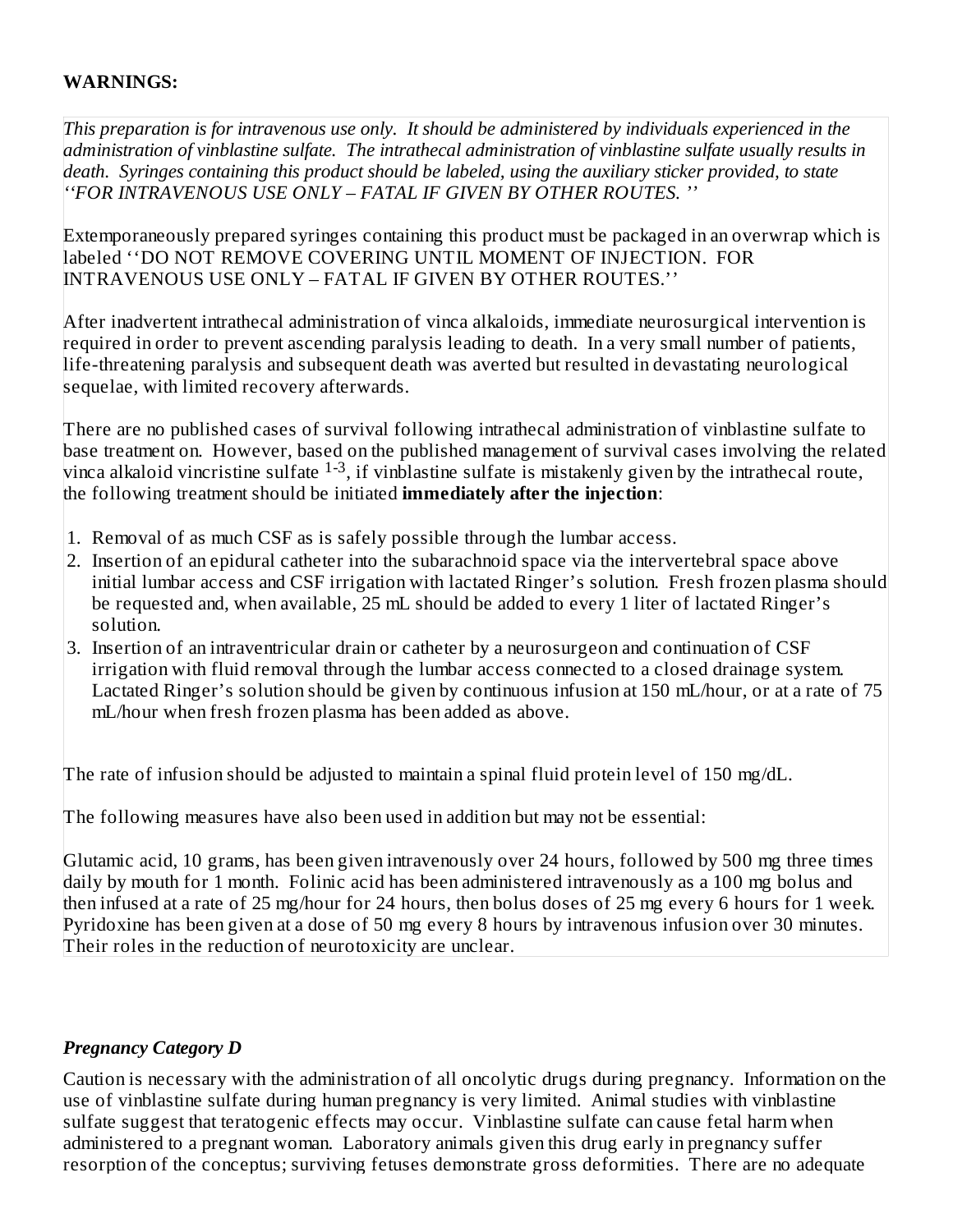and well-controlled studies in pregnant women. If this drug is used during pregnancy, or if the patient becomes pregnant while receiving this drug, she should be apprised of the potential hazard to the fetus. Women of childbearing potential should be advised to avoid becoming pregnant.

Aspermia has been reported in man. Animal studies show metaphase arrest and degenerative changes in germ cells.

Leukopenia (granulocytopenia) may reach dangerously low levels following administration of the higher recommended doses. It is therefore important to follow the dosage technique recommended under **DOSAGE AND ADMINISTRATION**. Stomatitis and neurologic toxicity, although not common or permanent, can be disabling.

#### **PRECAUTIONS:**

#### *General*

Toxicity may be enhanced in the presence of hepatic insufficiency.

If leukopenia with less than 2,000 white blood cells/mm  $^3$  occurs following a dose of vinblastine sulfate, the patient should be watched carefully for evidence of infection until the white blood cell count has returned to a safe level.

When cachexia or ulcerated areas of the skin surface are present, there may be a more profound leukopenic response to the drug; therefore, its use should be avoided in older persons suffering from either of these conditions.

In patients with malignant-cell infiltration of the bone marrow, the leukocyte and platelet counts have sometimes fallen precipitously after moderate doses of vinblastine sulfate. Further use of the drug in such patients is inadvisable.

Acute shortness of breath and severe bronchospasm have been reported following the administration of vinca alkaloids. These reactions have been encountered most frequently when the vinca alkaloid was used in combination with mitomycin-C and may require aggressive treatment, particularly when there is pre-existing pulmonary dysfunction. The onset may be within minutes or several hours after the vinca is injected and may occur up to two weeks following a dose of mitomycin. Progressive dyspnea requiring chronic therapy may occur. Vinblastine should not be readministered.

Care should be recommended in patients with ischemic cardiac disease.

*The use of small amounts of vinblastine sulfate daily for long periods is not advised*, even though the resulting total weekly dosage may be similar to that recommended. Little or no added therapeutic effect has been demonstrated when such regimens have been used. *Strict adherence to the recommended dosage schedule is very important*. When amounts equal to several times the recommended weekly dosage were given in seven daily installments for long periods, convulsions, severe and permanent central nervous system damage, and even death occurred.

Care must be taken to avoid contamination of the eye with concentrations of vinblastine sulfate used clinically. If accidental contamination occurs, severe irritation (or, if the drug was delivered under pressure, even corneal ulceration) may result. The eye should be washed with water immediately and thoroughly.

#### *Information for Patients*

The patient should be warned to report immediately the appearance of sore throat, fever, chills or sore mouth. Advice should be given to avoid constipation, and the patient should be made aware that alopecia may occur and that jaw pain and pain in the organs containing tumor tissue may occur. The latter is thought possibly to result from swelling of tumor tissue during its response to treatment. Scalp hair will regrow to its pretreatment extent even with continued treatment with vinblastine sulfate. Nausea and vomiting, although not common, may occur. Any other serious medical event should be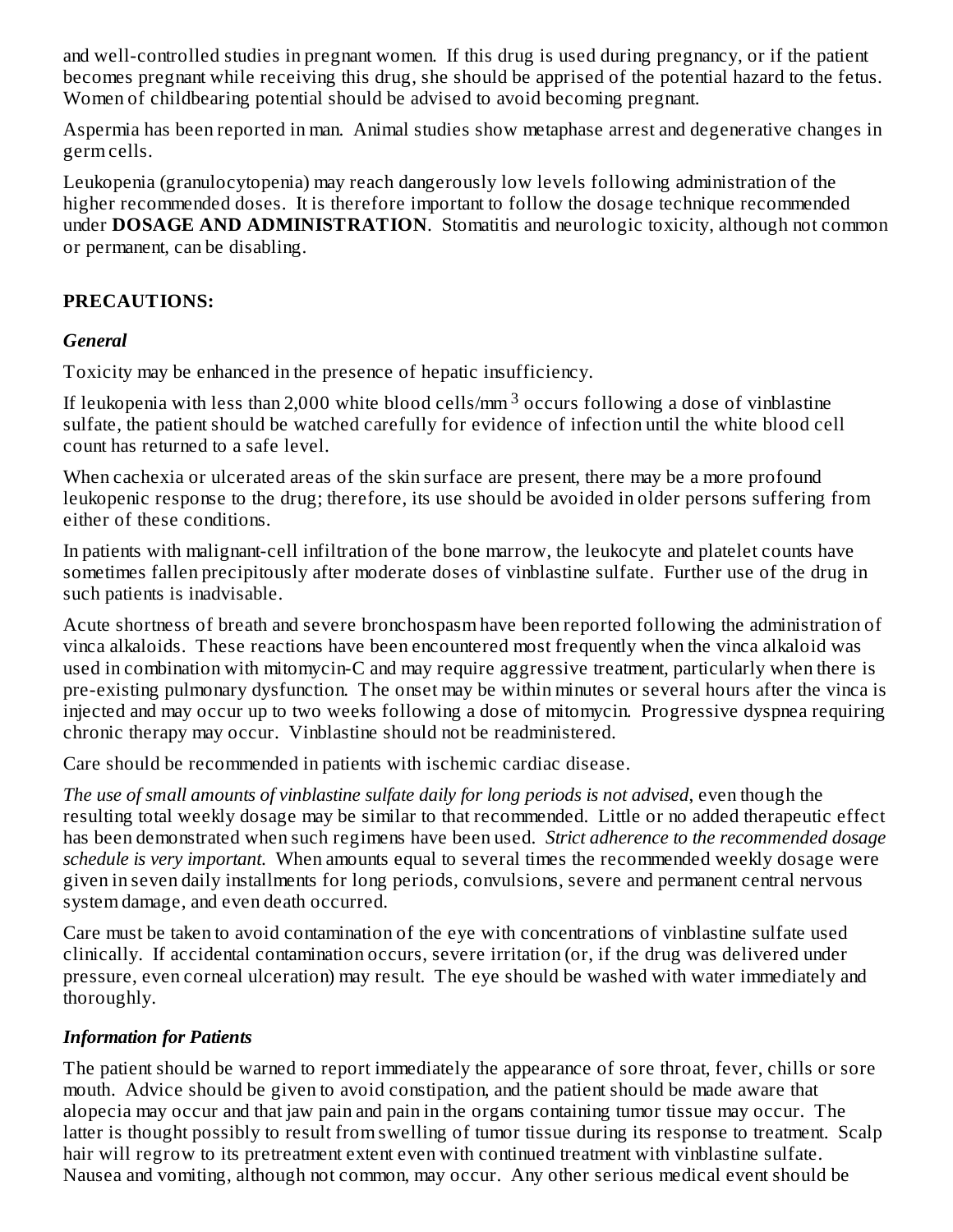reported to the physician.

#### *Laboratory Tests*

Since dose-limiting clinical toxicity is the result of depression of the white blood cell count, it is imperative that this count be obtained just before the planned dose of vinblastine sulfate. Following administration of vinblastine sulfate, a fall in the white blood cell count may occur. The nadir of this fall is observed from 5 to 10 days following a dose. Recovery to pretreatment levels is usually observed from 7 to 14 days after treatment. These effects will be exaggerated when pre-existing bone marrow damage is present and also with the higher recommended doses (see **DOSAGE AND ADMINISTRATION**). The presence of this drug or its metabolites in blood or body tissues is not known to interfere with clinical laboratory tests.

# *Drug Interactions*

The simultaneous oral or intravenous administration of phenytoin and antineoplastic chemotherapy combinations that included vinblastine sulfate has been reported to have reduced blood levels of the anticonvulsant and to have increased seizure activity. Dosage adjustment should be based on serial blood level monitoring. The contribution of vinblastine sulfate to this interaction is not certain. The interaction may result from either reduced absorption of phenytoin or an increase in the rate of its metabolism and elimination.

Caution should be exercised in patients concurrently taking drugs known to inhibit drug metabolism by hepatic cytochrome P450 isoenzymes in the CYP 3A subfamily, or in patients with hepatic dysfunction. Concurrent administration of vinblastine sulfate with an inhibitor of this metabolic pathway may cause an earlier onset and/or an increased severity of side effects. Enhanced toxicity has been reported in patients receiving concomitant erythromycin (see **ADVERSE REACTIONS**).

## *Carcinogenesis, Mutagenesis, Impairment of Fertility*

Aspermia has been reported in man. Animal studies suggest that teratogenic effects may occur. See **WARNINGS** regarding impaired fertility. Animal studies have shown metaphase arrest and degenerative changes in germ cells. Amenorrhea has occurred in some patients treated with the combination consisting of an alkylating agent, procarbazine, prednisone and vinblastine sulfate. Its occurrence was related to the total dose of these four agents used. Recovery of menses was frequent. The same combination of drugs given to male patients produced azoospermia; if spermatogenesis did return, it was not likely to do so with less than two years of unmaintained remission.

*Mutagenicity*—Tests in *Salmonella typhimurium* and with the dominant lethal assay in mice failed to demonstrate mutagenicity. Sperm abnormalities have been noted in mice. Vinblastine sulfate has produced an increase in micronuclei formation in bone marrow cells of mice; however, since vinblastine sulfate inhibits mitotic spindle formation, it cannot be concluded that this is evidence of mutagenicity. Additional studies in mice demonstrated no reduction in fertility of males. Chromosomal translocations did occur in male mice. First-generation male offspring of these mice were not heterozygous translocation carriers.

*In vitro* tests using hamster lung cells in culture have produced chromosomal changes, including chromatid breaks and exchanges, whereas tests using another type of hamster cell failed to demonstrate mutation. Breaks and aberrations were not observed on chromosome analysis of marrow cells from patients being treated with this drug.

It is not clear from the literature how this drug affects synthesis of DNA and RNA. Some believe that there is no interference. Others believe that vinblastine interferes with nucleic acid metabolism but may not do so by direct effect but possibly as the result of biochemical disturbance in some other part of the molecular organization of the cell. No inhibition of RNA synthesis occurred in rat hepatoma cells exposed in culture to noncytotoxic levels of vinblastine. Conflicting results have been noted by others regarding interference with DNA synthesis.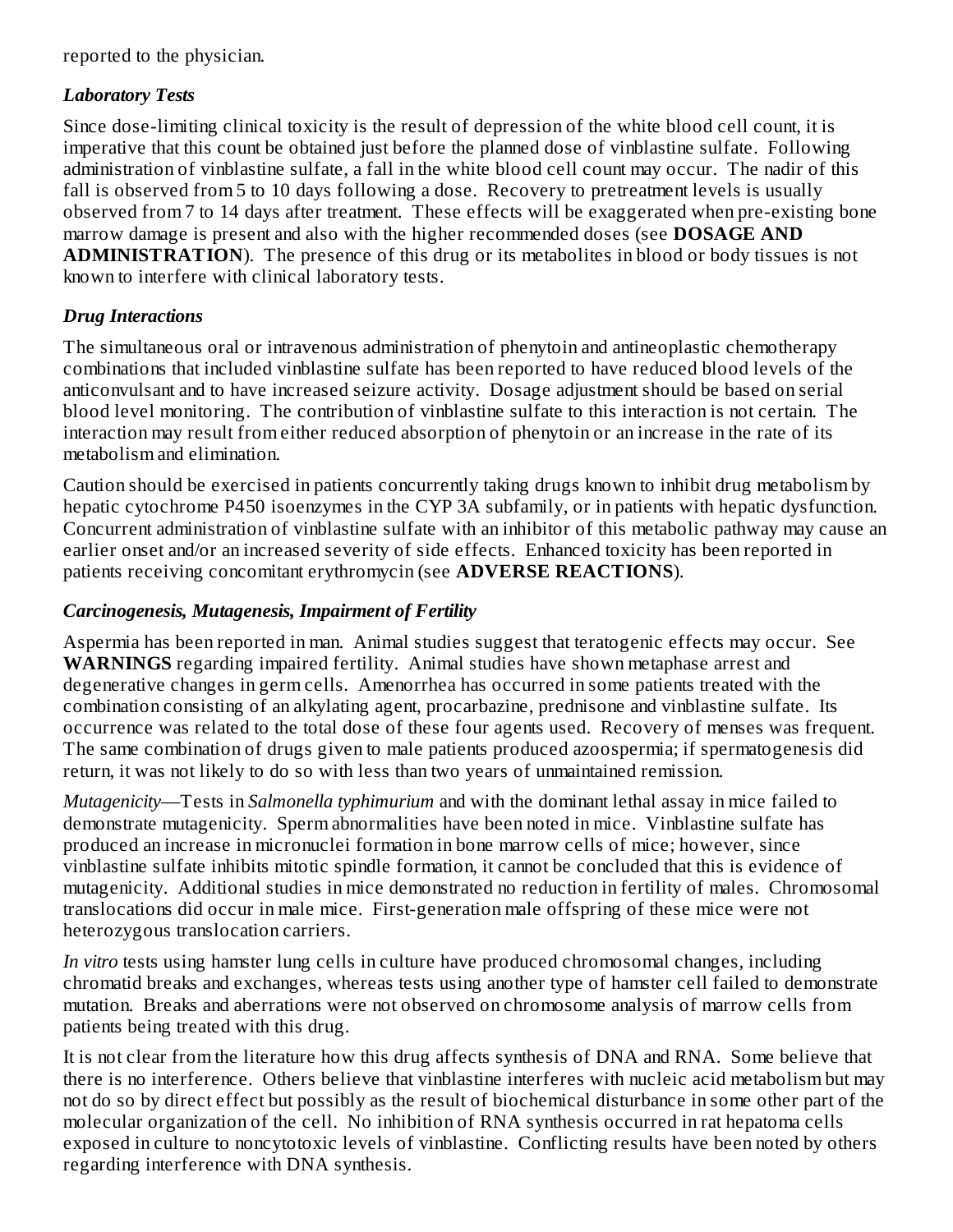*Carcinogenesis*—There is no currently available evidence to indicate that vinblastine sulfate itself has been carcinogenic in humans since the inception of its clinical use in the late 1950's. Patients treated for Hodgkin's disease have developed leukemia following radiation therapy and administration of vinblastine sulfate in combination with other chemotherapy including agents known to intercalate with DNA. It is not known to what extent vinblastine sulfate may have contributed to the appearance of leukemia. Available data in rats and mice have failed to demonstrate clearly evidence of carcinogenesis when the animals were treated with the maximum tolerated dose and with one-half that dose for six months. This testing system demonstrated that other agents were clearly carcinogenic, whereas vinblastine sulfate was in the group of drugs causing slightly increased or the same tumor incidence as controls in one study and 1.5 to two-fold increase in tumor incidence over controls in another study.

# *Usage in Pregnancy*

*Pregnancy Category D*—(See **WARNINGS**). Vinblastine sulfate should be given to a pregnant woman only if clearly needed. Animal studies suggest that teratogenic effects may occur.

# *Pediatric Use*

The dosage schedule for pediatric patients is indicated under **DOSAGE AND ADMINISTRATION**.

# *Nursing Mothers*

It is not known whether this drug is excreted in human milk. Because many drugs are excreted in human milk and because of the potential for serious adverse reactions from vinblastine sulfate in nursing infants, a decision should be made whether to discontinue nursing or the drug, taking into account the importance of the drug to the mother.

# **ADVERSE REACTIONS:**

# *Prior to the use of the drug, patients should be advised of the possibility of untoward symptoms*.

In general, the incidence of adverse reactions attending the use of vinblastine sulfate appears to be related to the size of the dose employed. With the exception of epilation, leukopenia and neurologic side effects, adverse reactions generally have not persisted for longer than 24 hours. Neurologic side effects are not common; but when they do occur, they often last for more than 24 hours. Leukopenia, the most common adverse reaction, is usually the dose-limiting factor.

The following are manifestations that have been reported as adverse reactions, in decreasing order of frequency. The most common adverse reactions are underlined:

*Hematologic*— Leukopenia (granulocytopenia), anemia, thrombocytopenia (myelosuppression).

**Dermatologic**— Alopecia is common. A single case of light sensitivity associated with this product has been reported.

*Gastrointestinal*— Constipation, anorexia, nausea, vomiting, abdominal pain, ileus, vesiculation of the mouth, pharyngitis, diarrhea, hemorrhagic enterocolitis, bleeding from an old peptic ulcer and rectal bleeding.

*Neurologic*—Numbness of digits (paresthesias), loss of deep tendon reflexes, peripheral neuritis, mental depression, headache, convulsions.

Treatment with vinca alkaloids has resulted rarely in both vestibular and auditory damage to the eighth cranial nerve. Manifestations include partial or total deafness which may be temporary or permanent, and difficulties with balance including dizziness, nystagmus and vertigo. Particular caution is warranted when vinblastine sulfate is used in combination with other agents known to be ototoxic such as the platinum-containing oncolytics.

*Cardiovascular*— Hypertension—Cardiac effects such as myocardial infarction, angina pectoris and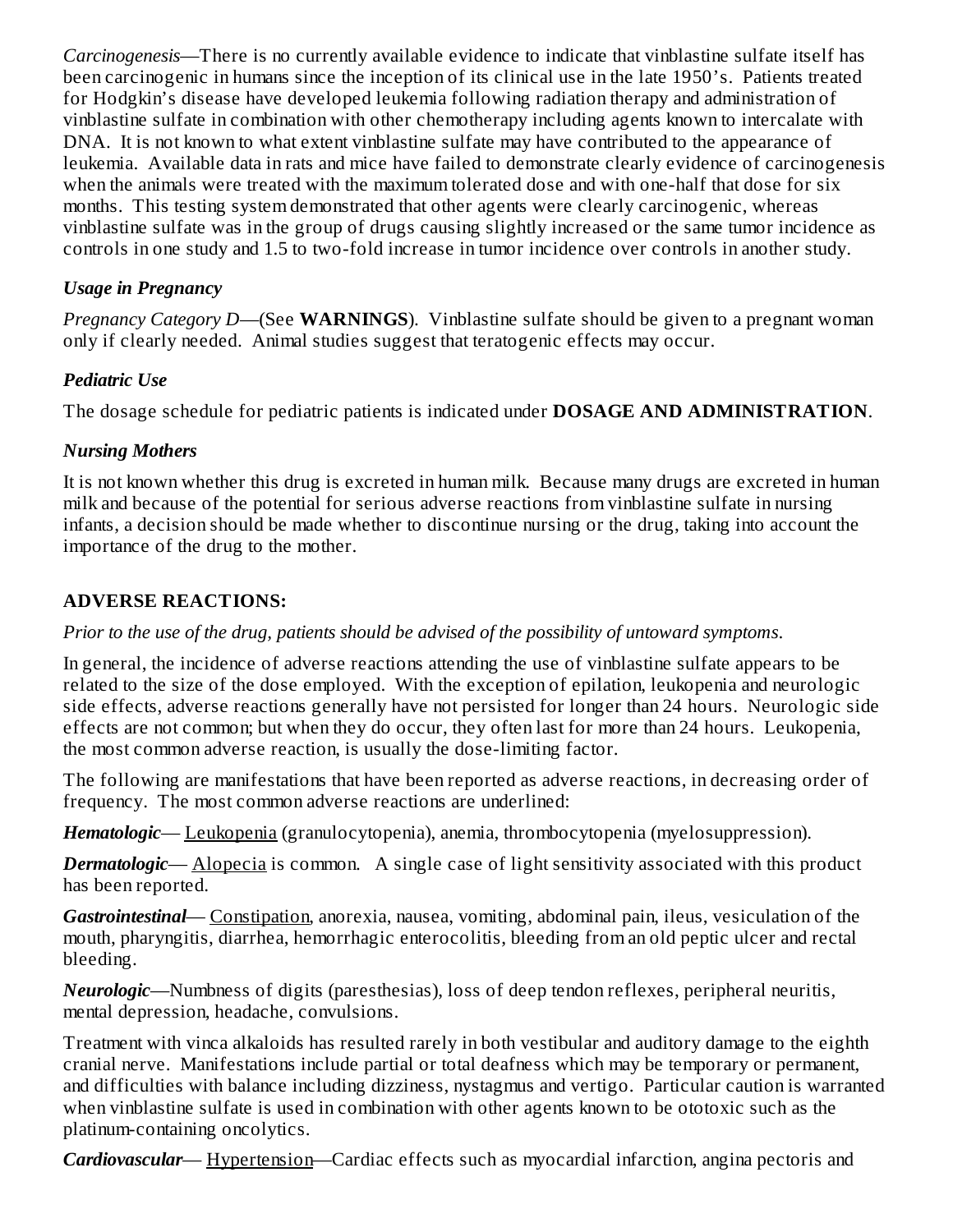transient abnormalities of ECG related to coronary ischemia have been reported very rarely. Cases of unexpected myocardial infarction and cerebrovascular accidents have occurred in patients undergoing combination chemotherapy with vinblastine, bleomycin and cisplatin. Raynaud's phenomenon has also been reported with this combination.

## *Pulmonary*—See **PRECAUTIONS***.*

*Miscellaneous*— Malaise, bone pain, weakness, pain in tumor-containing tissue, dizziness, jaw pain, skin vesiculation, hypertension, Raynaud's phenomenon when patients are being treated with vinblastine sulfate in combination with bleomycin and cis-platinum for testicular cancer. The syndrome of inappropriate secretion of antidiuretic hormone has occurred with higher than recommended doses.

Nausea and vomiting usually may be controlled with ease by antiemetic agents. When epilation develops, it frequently is not total; and, in some cases, hair regrows while maintenance therapy continues.

Extravasation during intravenous injection may lead to cellulitis and phlebitis. If the amount of extravasation is great, sloughing may occur.

# **OVERDOSAGE:**

## *Signs and Symptoms*

Side effects following the use of vinblastine sulfate are dose related. Therefore, following administration of more than the recommended dose, patients can be expected to experience these effects in an exaggerated fashion. (See **CLINICAL PHARMACOLOGY**, **CONTRAINDICATIONS**, **WARNINGS**, **PRECAUTIONS** and **ADVERSE REACTIONS**.) There is no specific antidote. In addition, neurotoxicity similar to that with vincristine sulfate may be observed. Since the major route of excretion may be through the biliary system, toxicity from this drug may be increased when there is hepatic insufficiency.

# *Treatment*

To obtain up-to-date information about the treatment of overdose, a good resource is your certified Regional Poison Control Center. Telephone numbers of certified poison control centers are listed in the *Physicians' Desk Reference (PDR)*. In managing overdosage, consider the possibility of multiple drug overdoses, interaction among drugs and unusual drug kinetics in your patient. Overdoses of vinblastine sulfate have been reported rarely. The following is provided to serve as a guide should such an overdose be encountered.

Supportive care should include the following: (1) prevention of side effects that result from the syndrome of inappropriate secretion of antidiuretic hormone (this would include restriction of the volume of daily fluid intake to that of the urine output plus insensible loss and perhaps the administration of a diuretic affecting the function of the loop of Henle and the distal tubule); (2) administration of an anticonvulsant; (3) prevention of ileus: (4) monitoring the cardiovascular system; and (5) determining daily blood counts for guidance in transfusion requirements and assessing the risk of infection. The major effect of excessive doses of vinblastine sulfate will be myelosuppression, which may be lifethreatening. There is no information regarding the effectiveness of dialysis nor of cholestyramine for the treatment of overdosage.

Vinblastine sulfate in the dry state is irregularly and unpredictably absorbed from the gastrointestinal tract following oral administration. Absorption of the solution has not been studied. If vinblastine is swallowed, activated charcoal in a water slurry may be given by mouth along with a cathartic. The use of cholestyramine in this situation has not been reported.

Symptoms of overdose will appear when greater-than-recommended doses are given. Any dose of vinblastine sulfate that results in elimination of platelets and neutrophils from blood and marrow and their precursors from marrow should be considered life-threatening. The exact dose that will do this in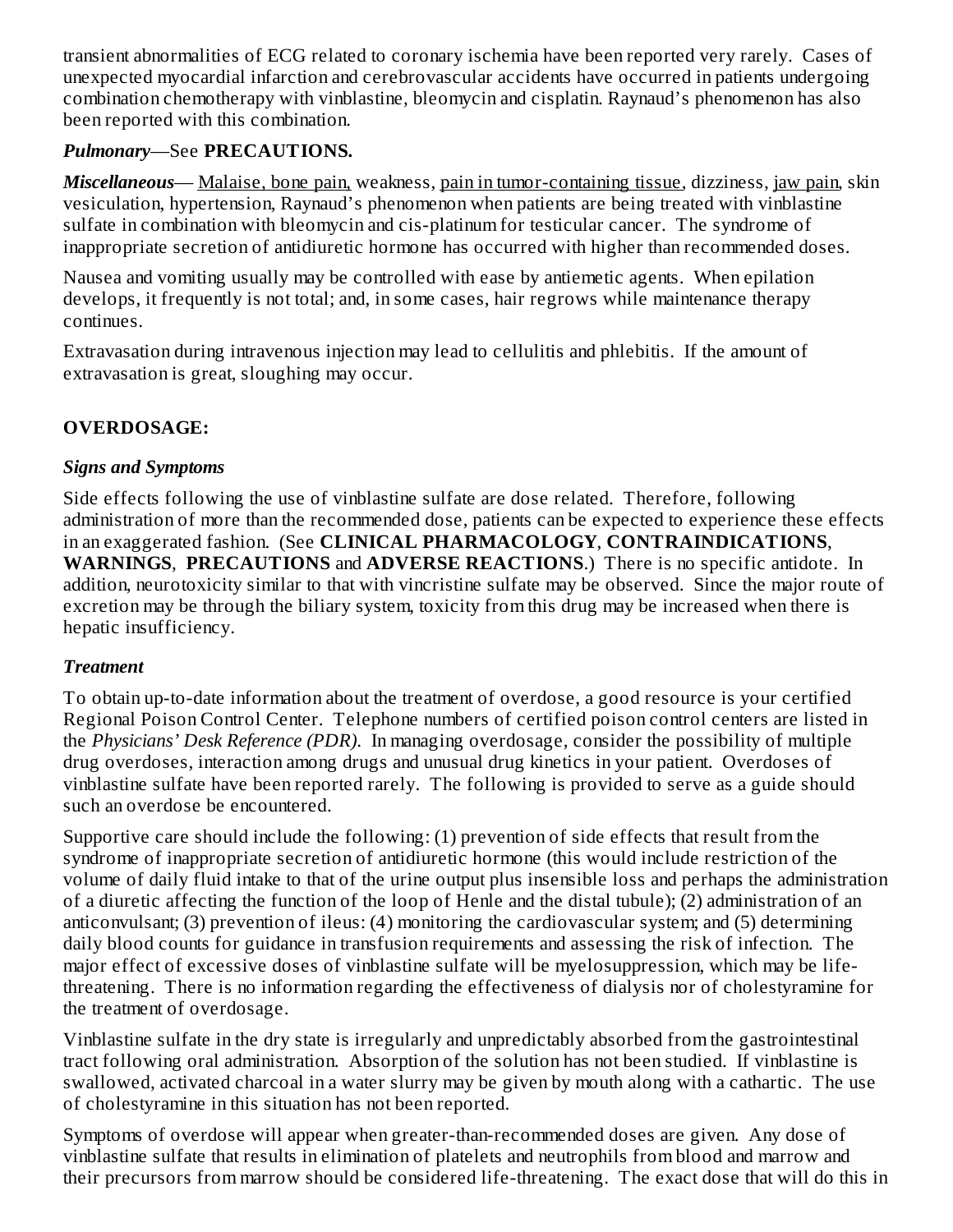all patients is unknown. Overdoses occurring during prolonged consecutive-day infusions may be more toxic than the same total dose given by rapid intravenous injection. The intravenous median lethal dose in mice is 10 mg/kg body weight; in rats, it is 2.9 mg/kg. The oral median lethal dose in rats is 7 mg/kg.

Protect the patient's airway and support ventilation and perfusion. Meticulously monitor and maintain, within acceptable limits, the patient's vital signs, blood gases, serum electrolytes, etc. Absorption of drugs from the gastrointestinal tract may be decreased by giving activated charcoal, which, in many cases, is more effective than emesis or lavage; consider charcoal instead of or in addition to gastric emptying if the drug has been swallowed. Repeated doses of charcoal over time may hasten elimination of some drugs that have been absorbed. Safeguard the patient's airway when employing gastric emptying or charcoal.

#### **DOSAGE AND ADMINISTRATION:**

*This preparation is for intravenous use only* (see **WARNINGS**).

*Special Dispensing Information*–WHEN DISPENSING VINBLASTINE SULFATE INJECTION IN OTHER THAN THE ORIGINAL CONTAINER, IT IS IMPERATIVE THAT IT BE PACKAGED IN THE PROVIDED OVERWRAP WHICH BEARS THE FOLLOWING STATEMENT: "DO NOT REMOVE COVERING UNTIL MOMENT OF INJECTION. FOR INTRAVENOUS USE ONLY – FATAL IF GIVEN BY OTHER ROUTES." (see **WARNINGS**). A syringe containing a specific dose must be labeled, using the auxiliary sticker provided to state: "FOR INTRAVENOUS USE ONLY – FATAL IF GIVEN BY OTHER ROUTES."

*Caution–It is extremely important that the intravenous needle or catheter be properly positioned before any vinblastine sulfate is injected. Leakage into surrounding tissue during intravenous administration of vinblastine sulfate may cause considerable irritation. If extravasation occurs, the injection should be discontinued immediately and any remaining portion of the dose should then be introduced into another vein. Local injection of hyaluronidase and the application of moderate heat to the area of leakage will help disperse the drug and may minimize discomfort and the possibility of cellulitis.*

There are variations in the depth of the leukopenic response that follows therapy with vinblastine sulfate. For this reason, it is recommended that the drug be given no more frequently than *once every seven days*.

#### *Adult Patients*

It is wise to initiate therapy for adults by administering a single intravenous dose of 3.7 mg/m  $^2$  of body surface area (bsa). Thereafter, white blood cell counts should be made to determine the patient's sensitivity to vinblastine sulfate.

A simplified and conservative incremental approach to dosage *at weekly intervals* for adults may be outlined as follows:

The above-mentioned increases may be used until a maximum dose not exceeding 18.5 mg/m  $^2$  bsa for adults is reached. The dose should not be increased after that dose which reduces the white cell count to approximately 3,000 cells/mm  $^3$ . In some adults, 3.7 mg/m  $^2$  bsa may produce this leukopenia; other adults may require more than 11.1 mg/m<sup>2</sup> bsa; and, very rarely, as much as 18.5 mg/m<sup>2</sup> bsa may be necessary. For most adult patients, however, the weekly dosage will prove to be 5.5 to 7.4 mg/m<sup>2</sup> bsa.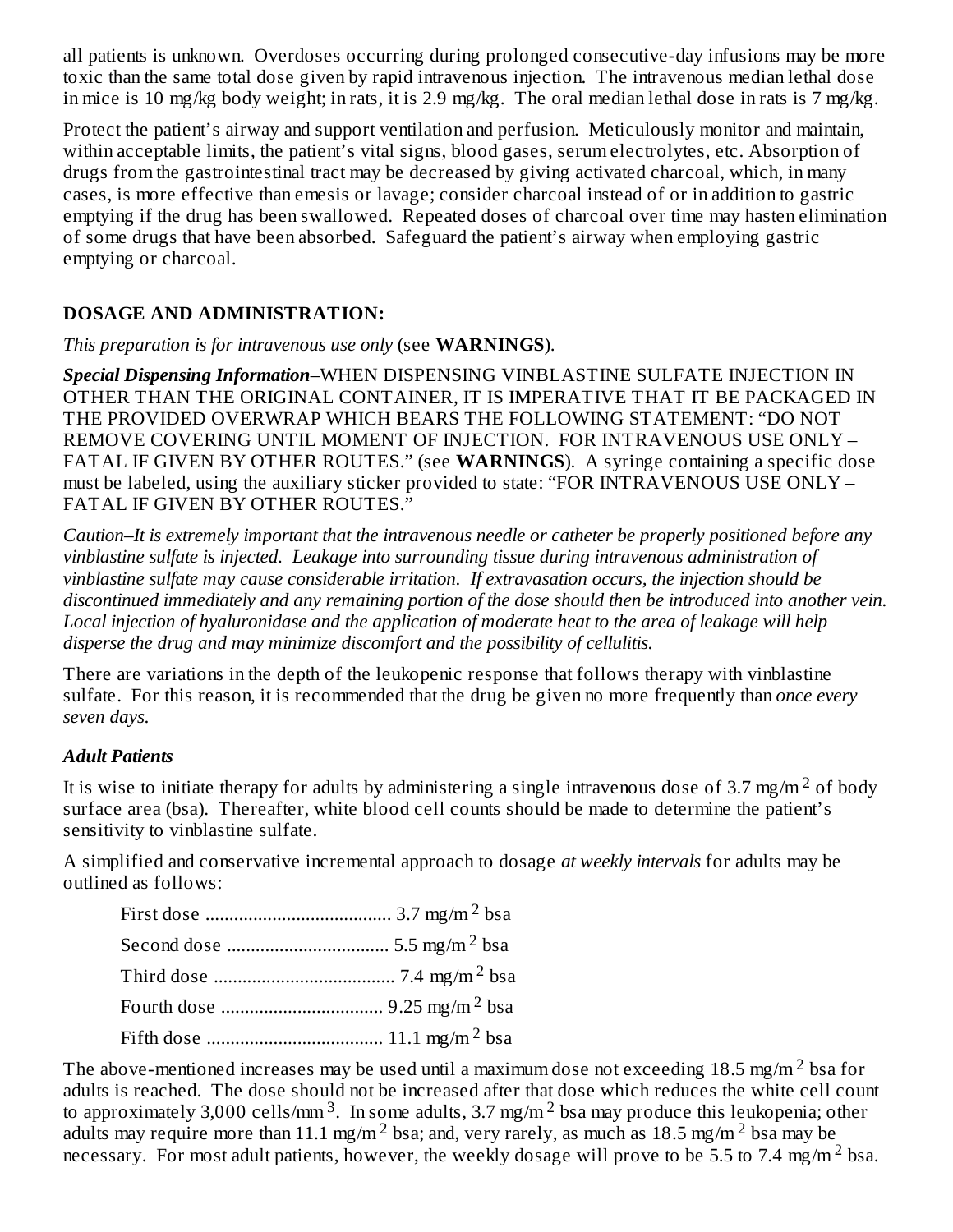When the dose of vinblastine sulfate which will produce the above degree of leukopenia has been established, a dose of *one increment smaller* than this should be administered at weekly intervals for maintenance. Thus, the patient is receiving the maximum dose that does not cause leukopenia. *It should* be emphasized that, even though seven days have elapsed, the next dose of vinblastine sulfate should not be *given until the white cell count has returned to at least 4,000*/ *mm* . In some cases, oncolytic activity may *3* be encountered before leukopenic effect. When this occurs, there is no need to increase the size of subsequent doses (see **PRECAUTIONS**).

# *Pediatric Patients*

A review of published literature from 1993 to 1995 showed that initial doses of vinblastine sulfate in pediatric patients varied depending on the schedule used and whether vinblastine sulfate was administered as a single agent or incorporated within a particular chemotherapeutic regimen. As a single agent for Letterer-Siwe disease (histiocytosis X), the initial dose of vinblastine sulfate was reported as 6.5 mg/m<sup>2</sup>. When vinblastine sulfate was used in combination with other chemotherapeutic agents for the treatment of Hodgkin's disease, the initial dose was reported as 6 mg/m<sup>2</sup>. For testicular germ cell carcinomas, the initial dose of vinblastine sulfate was reported as  $3 \text{ mg/m}^2$  in a combination regimen. Dose modifications should be guided by hematologic tolerance.

# *Patients with Renal or Hepatic Impairment*

A reduction of 50% in the dose of vinblastine sulfate is recommended for patients having a direct serum bilirubin value above 3 mg/100 mL. Since metabolism and excretion are primarily hepatic, no modification is recommended for patients with impaired renal function.

The duration of maintenance therapy varies according to the disease being treated and the combination of antineoplastic agents being used. There are differences of opinion regarding the duration of maintenance therapy with the same protocol for a particular disease; for example, various durations have been used with the MOPP program in treating Hodgkin's disease. Prolonged chemotherapy for maintaining remissions involves several risks, among which are life-threatening infectious diseases, sterility and possibly the appearance of other cancers through suppression of immune surveillance.

In some disorders, survival following complete remission may not be as prolonged as that achieved with shorter periods of maintenance therapy. On the other hand, failure to provide maintenance therapy in some patients may lead to unnecessary relapse; complete remissions in patients with testicular cancer, unless maintained for at least two years, often result in early relapse.

The dose of vinblastine sulfate (calculated to provide the desired amount) may be injected either into the tubing of a running intravenous infusion or directly into a vein. The latter procedure is readily adaptable to outpatient therapy. In either case, the injection may be completed in about one minute. If care is taken to ensure that the needle is securely within the vein and that no solution containing vinblastine sulfate is spilled extra-vascularly, cellulitis and/or phlebitis will not occur. To minimize further the possibility of extravascular spillage, it is suggested that the syringe and needle be rinsed with venous blood before withdrawal of the needle. The dose should not be diluted in large volumes of diluent (i.e., 100 to 250 mL) or given intravenously for prolonged periods (ranging from 30 to 60 minutes or more), since this frequently results in irritation of the vein and increases the chance of extravasation.

Because of the enhanced possibility of thrombosis, it is considered inadvisable to inject a solution of vinblastine sulfate into an extremity in which the circulation is impaired or potentially impaired by such conditions as compressing or invading neoplasm, phlebitis or varicosity.

Parenteral drug products should be inspected visually for particulate matter and discoloration prior to administration, whenever solution and container permit.

Procedures for proper handling and disposal of anti-cancer drugs should be considered. Several guidelines on this subject have been published.  $4-10$  There is no general agreement that all of the procedures recommended in the guidelines are necessary or appropriate.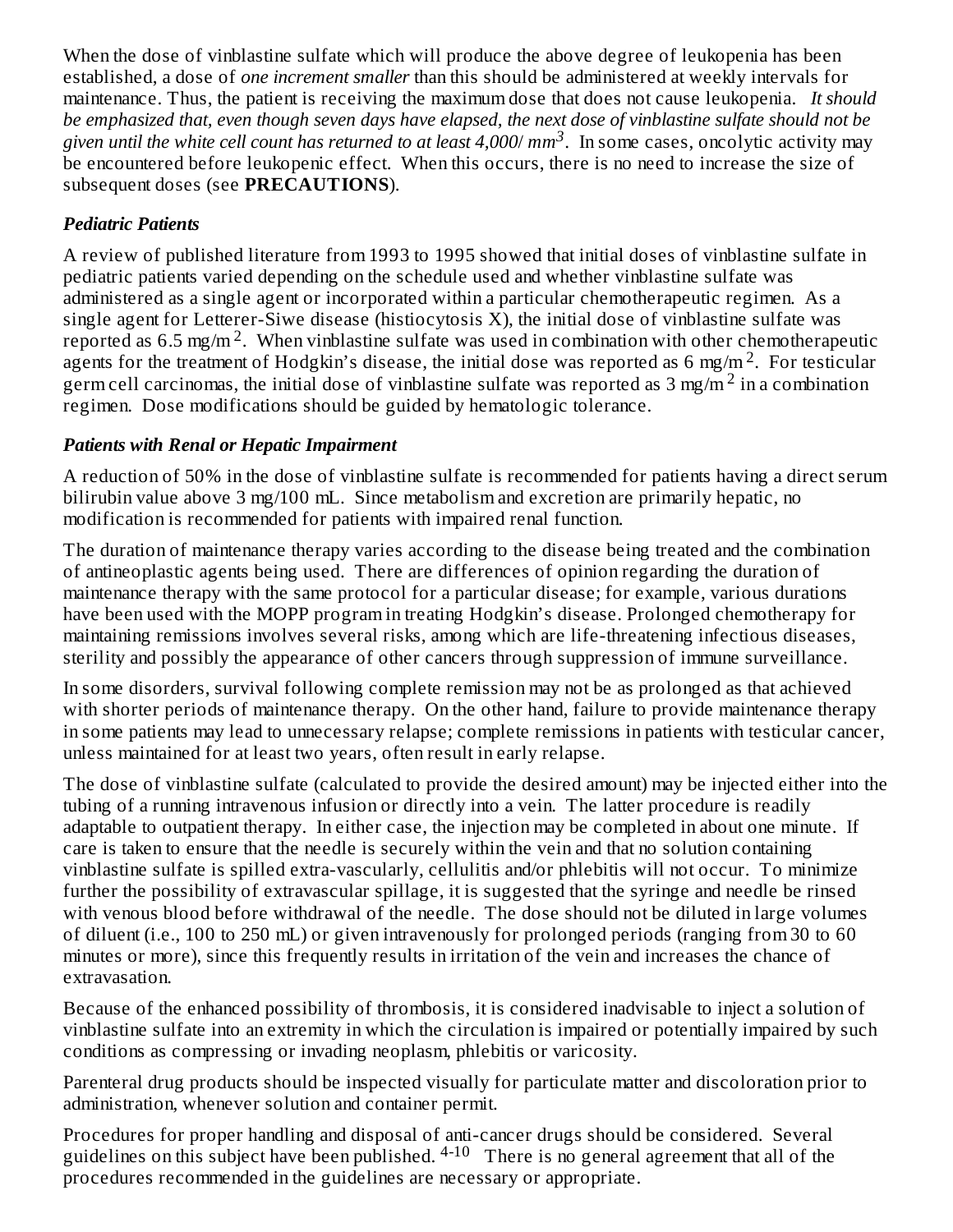#### **HOW SUPPLIED:**

| <b>ProductNDC</b> |                      |                                                                                                                   |
|-------------------|----------------------|-------------------------------------------------------------------------------------------------------------------|
| No.               | No.                  |                                                                                                                   |
| 27810             | 63323-<br>$278 - 10$ | [Vinblastine Sulfate Injection, 10 mg per 10 mL (1 mg per mL) in a 10 mL flip-top<br>vial, individually packaged. |

Store products in refrigerator  $2^{\circ}$  to  $8^{\circ}$ C (36 $^{\circ}$  to 46 $^{\circ}$ F) to assure extended stability.

**PROTECT FROM LIGHT.** Retain vial in carton until time of use.

#### **REFERENCES:**

- 1. Dyke. Treatment of inadvertent intrathecal injection of vincristine. *N Engl J. Med*, 1989; *321*: 1270- 71.
- 2. Michelagnoli MP, Bailey CC, Wilson L, Livingston J, Kinsey SB. Potential salvage therapy for inadvertent intrathecal administration of vincristine. Br. J. Haematology, 1997; *99*: 364-367. (Mfr. Control No. GB97113451A).
- 3. Zaragoza MR, Ritchey ML, Walter A. Neurourologic consequences of accidental intrathecal vincristine: A case report. Med. Pediatr. Oncol, 1995; *24*(1): 61-62.
- 4. Recommendations for the Safe Handling of Parenteral Antineoplastic Drugs, NIH Publication No. 83-2621. For sale by the Superintendent of Documents, U.S. Government Printing Office, Washington, DC 20402.
- 5. AMA Council Report. Guidelines for Handling Parenteral Antineoplastics. *JAMA*, 1985; *253*(11): 1590-1592.
- 6. National Study Commission on Cytotoxic Exposure– Recommendations for Handling Cytotoxic Agents. Available from Louis P. Jeffrey, ScD., Chairman, National Study Commission on Cytotoxic Exposure, Massachusetts College of Pharmacy and Allied Health Sciences, 179 Longwood Avenue, Boston, Massachusetts 02115.
- 7. Clinical Oncological Society of Australia. Guidelines and Recommendations for Safe Handling of Antineoplastic Agents. *Med J Australia*, 1983; *1*:426-428.
- 8. Jones RB, *et al*. Safe Handling of Chemotherapeutic Agents: A Report from the Mount Sinai Medical Center. CA–A Cancer Journal for Clinicians, 1983; (Sept/Oct) 258-263.
- 9. American Society of Hospital Pharmacists Technical Assistance Bulletin on Handling Cytotoxic and Hazardous Drugs. *Am J. Hosp Pharm*, 1990; *47*:1033-1049.
- 10. OSHA Work-Practice Guidelines for Personnel Dealing with Cytotoxic (Antineoplastic) Drugs. *Am J. Hosp Pharm*, 1986; *43*:1193-1204



www.fresenius-kabi.us

45843G

Revised: November 2016

**PACKAGE LABEL - PRINCIPAL DISPLAY - Vinblastine 10 mL Multiple Dos e Vial Label**

#### **vinBLAStine Sulfate Injection**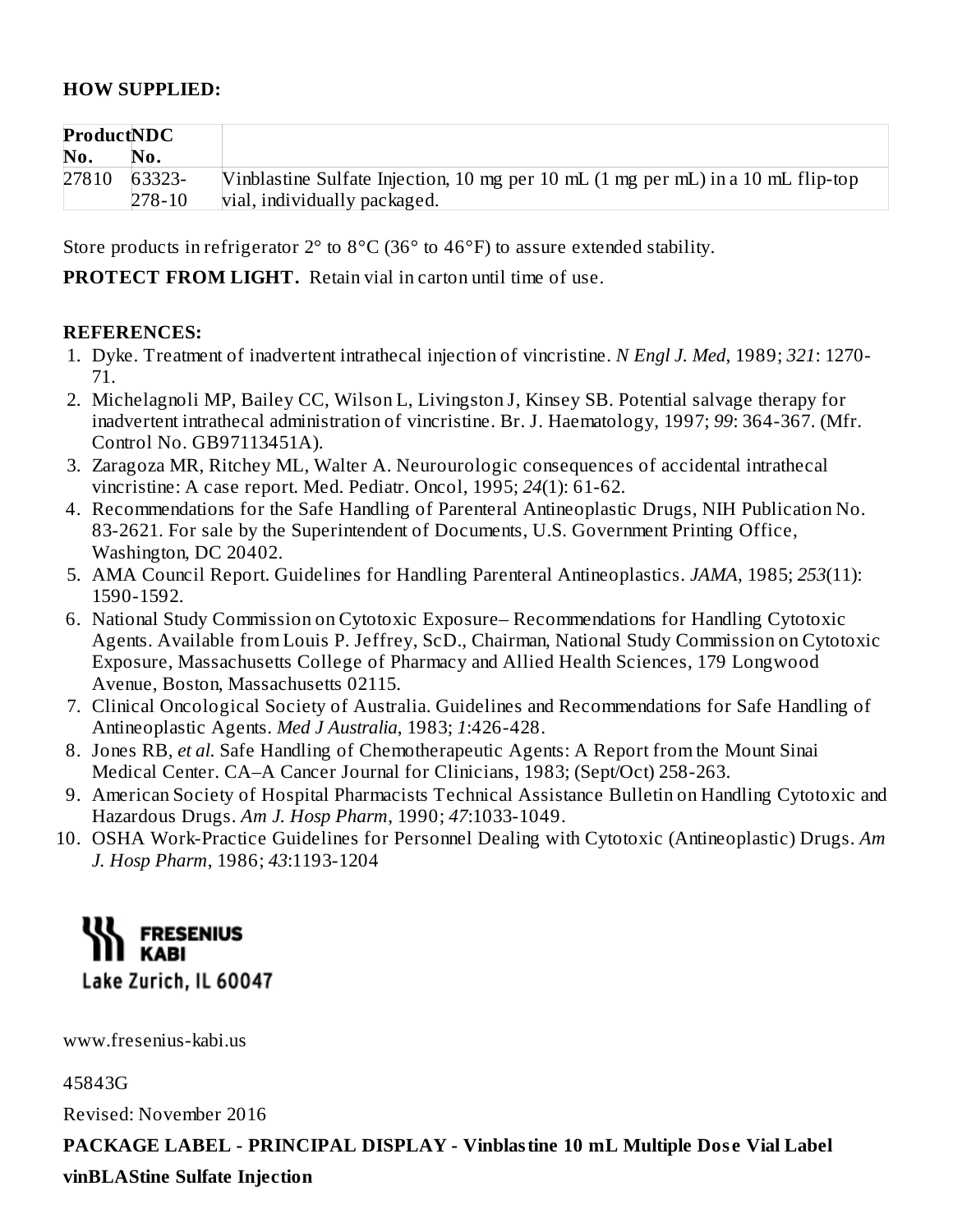**10 mg per mL**

(1 mg per mL) **FOR INTRAVENOUS USE ONLY - FATAL IF GIVEN BY OTHER ROUTES.**

**10 mL** Rx only Multiple Dose Vial



10 mL Rx only Multiple Dose Vial.

**PACKAGE LABEL - PRINCIPAL DISPLAY - Vinblastine 10 mL Multiple Dos e Vial Carton Panel**

**vinBLAStine Sulfate Injection**

**10 mg per 10 mL** (1 mg per mL)

**FOR INTRAVENOUS USE ONLY - FATAL IF GIVEN BY OTHER ROUTES.**

**10 mL** Multiple Dose Vial

Rx only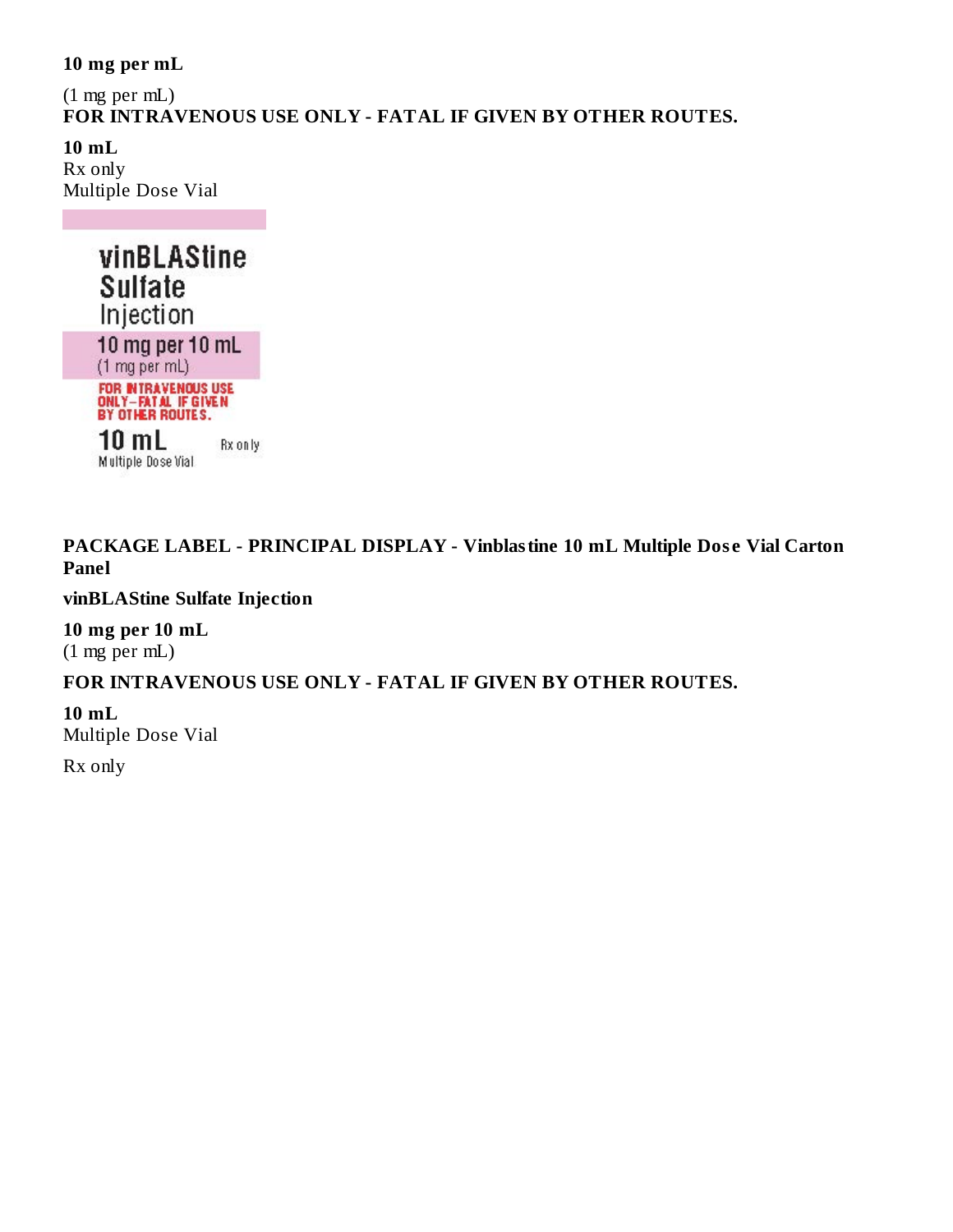# vinBLAStine Sulfate

Injection

# 10 mg per 10 mL  $(1 \text{ mg per mL})$

**FOR INTRAVENOUS USE ONLY -FATAL IF GIVEN BY OTHER ROUTES.** 

# $10$  mL **Multiple Dose Vial**

Rx only



| <b>VINBLASTINE SULFATE</b>                                             |                         |  |                                                |                          |               |          |
|------------------------------------------------------------------------|-------------------------|--|------------------------------------------------|--------------------------|---------------|----------|
| vinblastine sulfate injection                                          |                         |  |                                                |                          |               |          |
|                                                                        |                         |  |                                                |                          |               |          |
| <b>Product Information</b>                                             |                         |  |                                                |                          |               |          |
| Product Type                                                           | HUMAN PRESCRIPTION DRUG |  | Item Code (Source)                             |                          | NDC:63323-278 |          |
| <b>Route of Administration</b>                                         | <b>INTRAVENOUS</b>      |  |                                                |                          |               |          |
|                                                                        |                         |  |                                                |                          |               |          |
|                                                                        |                         |  |                                                |                          |               |          |
| <b>Active Ingredient/Active Moiety</b>                                 |                         |  |                                                |                          |               |          |
| <b>Ingredient Name</b>                                                 |                         |  |                                                | <b>Basis of Strength</b> |               | Strength |
| VINBLASTINE SULFATE (UNII: N00W22YO2B) (VINBLASTINE - UNII:5V9KLZ54CY) |                         |  | <b>VINBLASTINE SULFATE</b><br>$1$ mg in $1$ mL |                          |               |          |
|                                                                        |                         |  |                                                |                          |               |          |
|                                                                        |                         |  |                                                |                          |               |          |
| <b>Inactive Ingredients</b>                                            |                         |  |                                                |                          |               |          |
| <b>Ingredient Name</b>                                                 |                         |  |                                                | Strength                 |               |          |
| SODIUM CHLORIDE (UNII: 451W47IQ8X)                                     |                         |  | $9$ mg in $1$ mL                               |                          |               |          |
| <b>BENZYL ALCOHOL (UNII: LKG8494WBH)</b>                               |                         |  |                                                |                          |               |          |
|                                                                        |                         |  |                                                |                          |               |          |
|                                                                        |                         |  |                                                |                          |               |          |